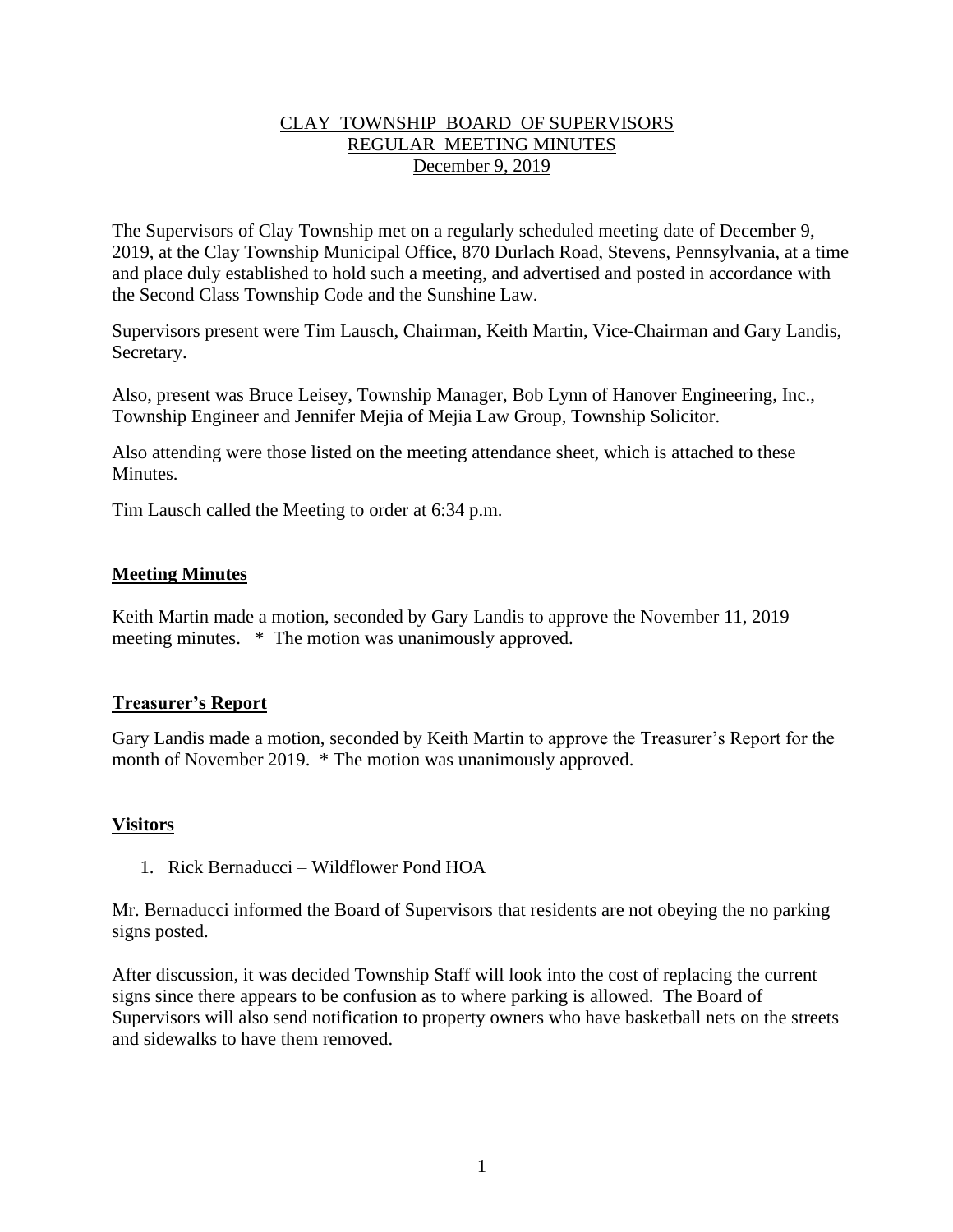2. David Golias, 404 Flaxen Lane and Peggy Paul, 513 Foggy Bottom Road

Mr. Golias and Ms. Paul informed the Board of Supervisors of their concern with the stormwater swale and the condition of Ms. Paul's rear yard when there are heavy rains. Their specific concern was with the water that flows from the Home Towne Square basin behind Ms. Paul's home which is designed to sheet flow over a level spreader into the swale and into a 15' pipe on the side of her property. Ms. Paul stated that rather than the water flowing into the pipe and the swale draining out in a reasonable period of time, the water collects in the swale and doesn't dry enough to allow Ms. Paul to cut her grass.

Ms. Paul presented an unsigned easement agreement between the prior property owner and Home Towne Square. Township Staff believes that the issue was previously addressed with Home Towne Square and they met with the previous owner of the property to discuss a solution.

Township Staff will research and follow up at the next meeting.

# **Engineer's Report**

1. Ephrata Community Church – Escrow Release Request

Township Staff reviewed the escrow release request with the Board of Supervisors.

Keith Martin made a motion, seconded by Gary Landis to release escrow in the amount of \$36,130.37, retaining a balance of \$50,468.50. \* The motion was unanimously approved.

2. HomeTowne Square Phase 4B – Approve Financial Security, Land Development, Storm Water and Homeowners Agreement

Township Staff reviewed the Hanover Engineering letter dated 12/3/19 and Agreements with the Board of Supervisors.

Keith Martin made a motion, seconded by Gary Landis to approve Financial Security Bond in the amount of \$407,049.77. \* The motion was unanimously approved.

Gary Landis made a motion, seconded by Keith Martin to approve Resolution #120919 and 120919A accepting Deed of Dedication in Lieu of Condemnation for Right-of-Way along the Northeast side of Hackman Road from Mike and Lisa Gable and Home Towne Square. \* The motion was unanimously approved.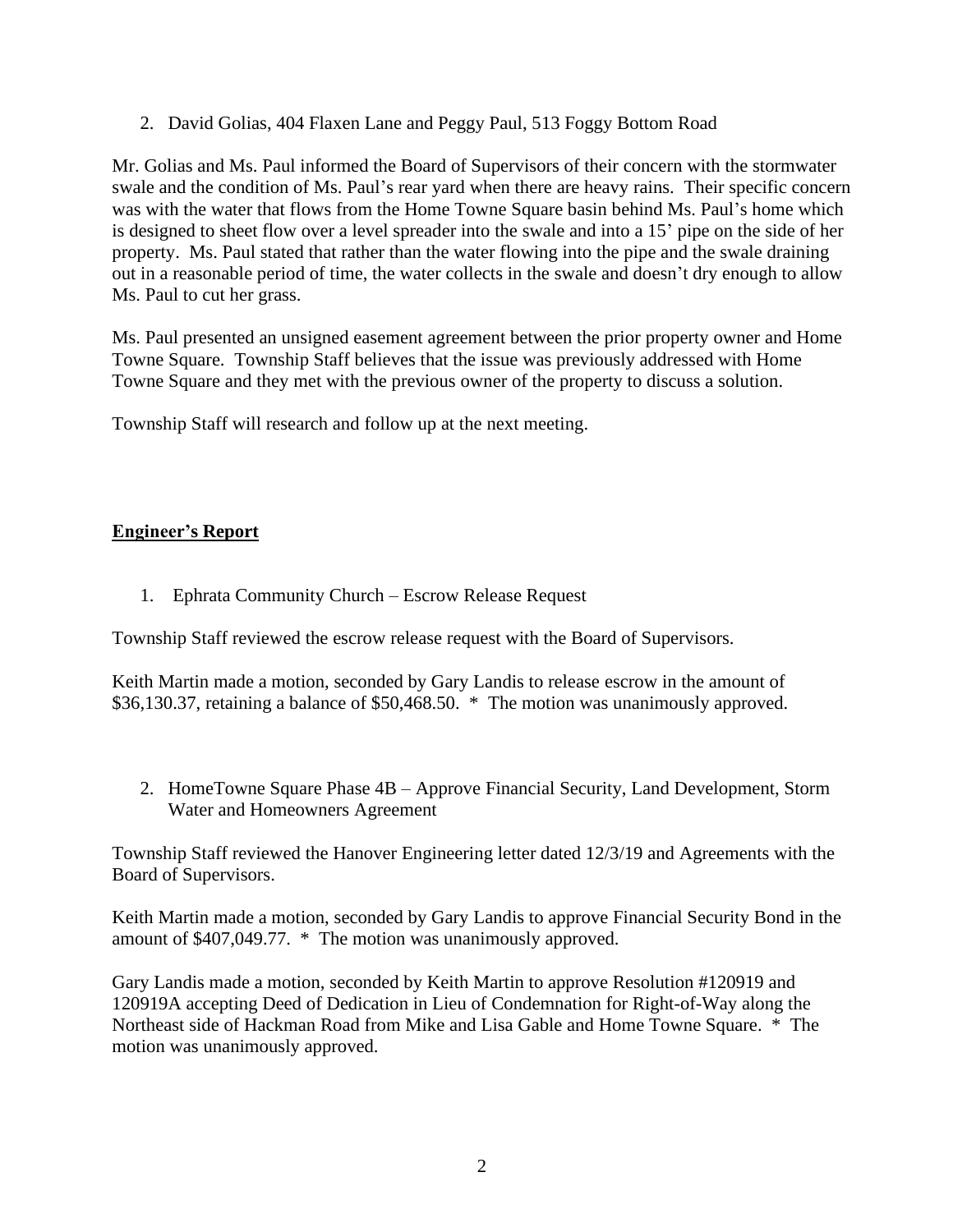3. Daniel Esh – Request for Modification of Storm Water Management Planning

Daniel Esh, 415 Indian Run Road is requesting a modification to the Clay Township Storm Water Management Ordinance to install a 10,000 gallon cistern/tank to collet stormwater from two 54'X100' permanent greenhouses and 2'X2'X200' trenches placed on the long sides of two additional temporary greenhouses 54'X100' to collect stormwater. The temporary greenhouse will not be totally covered more than 12 weeks each year.

Gary Landis made a motion, seconded by Keith Martin to approve Mr. Esh's modification of the Clay Township Storm Water Management Ordinance as noted above. \* The motion was unanimously approved.

4. Hopeland Mennonite Church – Escrow Release

Township Staff reviewed the Escrow Release Request with the Board of Supervisors.

Keith Martin made a motion, seconded by Gary Landis to release cash escrow in the entire amount of \$6,071.00. \* The motion was unanimously approved.

## **Old Business**

1. Hopeland Sewer I&I Bid Award

Township Staff reviewed the bids received with the Board of Supervisors.

After discussion, a decision on awarding the bid was tabled until the 12/19/19 meeting.

## **New Business**

1. Discussion on 2020 Proposed Budget

The Township Manager reviewed the Proposed 2020 Budget with the audience and Board of Supervisors. There was discussion on including construction of a fueling island canopy in the 2020 budget. Township Staff will research cost for the 12/19/19 meeting.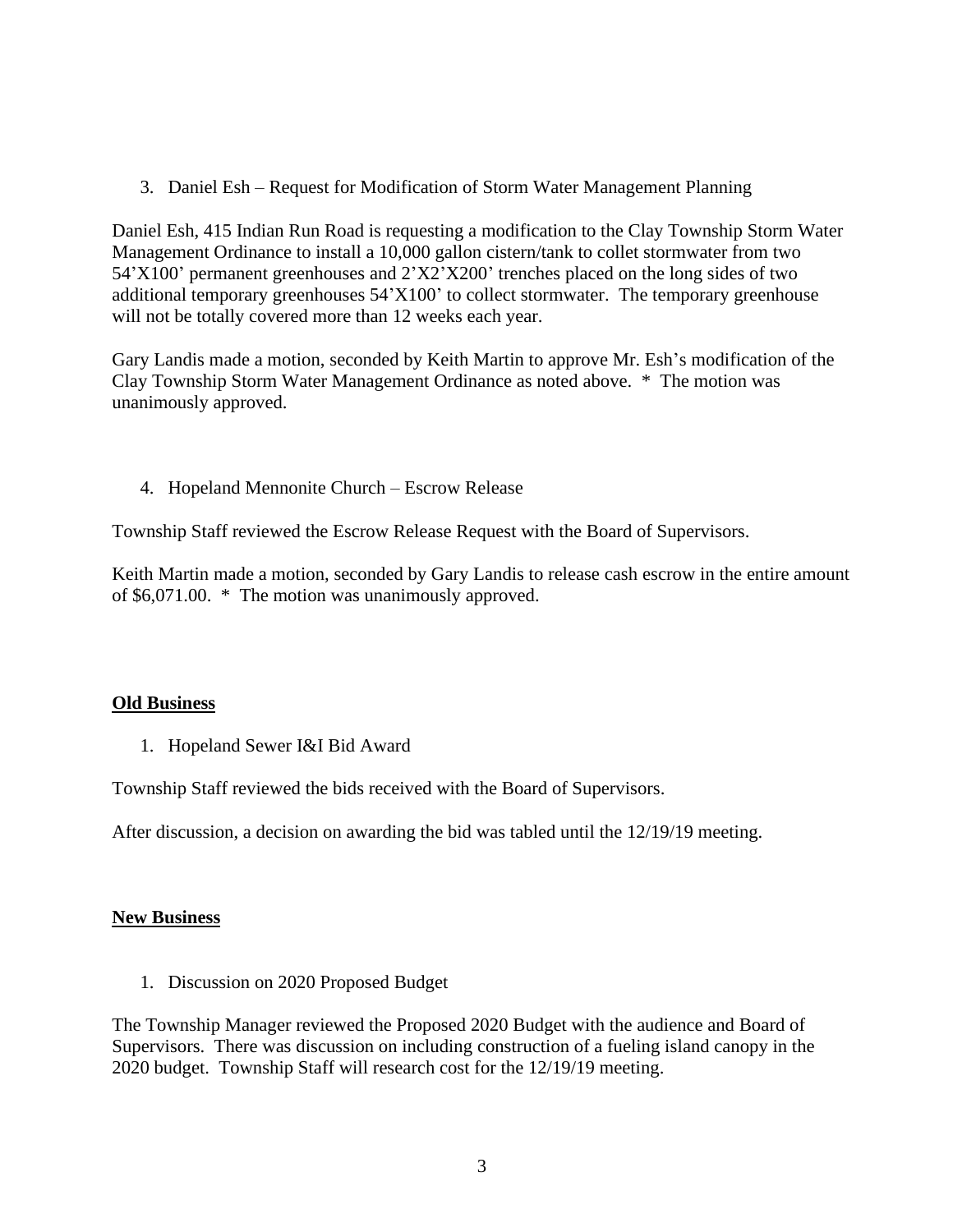2. Approve 2020 Meeting Dates

After review, Keith Martin made a motion, seconded by Gary Landis to approve the 2020 Township Meeting Dates. \* The motion was unanimously approved.

# 3. Review Draft Ordinance Amending Forestry Ordinance

Township Staff reviewed the draft Forestry Ordinance with the Board of Supervisors.

Gary Landis made a motion, seconded by Keith Martin to authorize Township Staff to send the draft to the Attorney General's Office for review and comment before advertising for adoption. \* The motion was unanimously approved.

4. Approve CM High Traffic Signal Preventative Maintenance Proposal

Keith Martin made a motion, seconded by Gary Landis to approve the 2020 CM High Traffic Signal Preventative Maintenance Proposal in the amount of \$1,395.00. \* The motion was unanimously approved.

5. Zoning Officer Report

Tom Zorbaugh reviewed his monthly report with the Board of Supervisors.

## **Executive Session**

Keith Martin made a motion, seconded by Gary Landis to enter into Executive Session at 9:15 pm to discuss potential litigation. \* The motion was unanimously approved.

Gary Landis made a motion, seconded by Keith Martin to exit Executive Session at 9:55 pm.  $*$ The motion was unanimously approved.

Keith Martin made a motion, seconded by Gary Landis to approve the request to connect to the Hopeland Sewer Plant from Brian Royer for the property located at 595 Hopeland Road. \* The motion was unanimously approved.

There was discussion on Ephrata Authority Sewer Agreement. No decisions were made at this time.